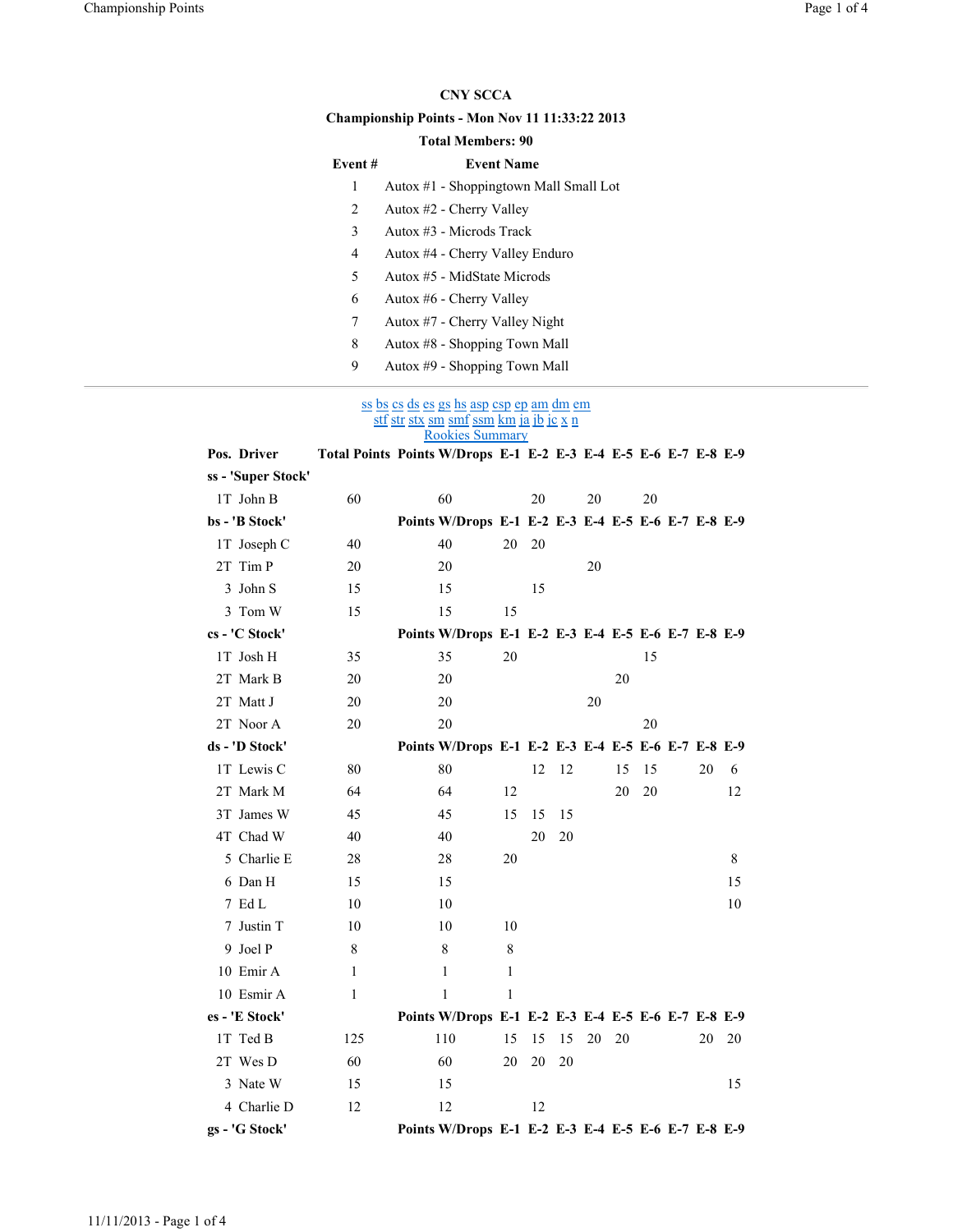| 1T George P                            | 110 | 110                                                      | 15 | 15 | 20 | 20 | - 20 |    |    |    | 20 |
|----------------------------------------|-----|----------------------------------------------------------|----|----|----|----|------|----|----|----|----|
| 2 William S                            | 40  | 40                                                       | 20 | 20 |    |    |      |    |    |    |    |
| hs - 'H Stock'                         |     | Points W/Drops E-1 E-2 E-3 E-4 E-5 E-6 E-7 E-8 E-9       |    |    |    |    |      |    |    |    |    |
| 1T Mark B                              | 100 | 100                                                      | 20 | 20 | 20 | 20 |      | 20 |    |    |    |
| 2 Lun C                                | 20  | 20                                                       |    |    |    |    |      |    |    | 20 |    |
| 3 Ben G                                | 15  | 15                                                       |    | 15 |    |    |      |    |    |    |    |
| asp - 'A Street Prepared'              |     | Points W/Drops E-1 E-2 E-3 E-4 E-5 E-6 E-7 E-8 E-9       |    |    |    |    |      |    |    |    |    |
| 1T Alex F                              | 40  | 40                                                       |    |    |    | 20 |      |    |    |    | 20 |
| 2 Shelly F                             | 20  | 20                                                       | 20 |    |    |    |      |    |    |    |    |
| csp - 'C Street Prepared'              |     | Points W/Drops E-1 E-2 E-3 E-4 E-5 E-6 E-7 E-8 E-9       |    |    |    |    |      |    |    |    |    |
| 1T Ed L                                | 20  | 20                                                       |    |    | 20 |    |      |    |    |    |    |
| ep - 'E Prepared'                      |     | Points W/Drops E-1 E-2 E-3 E-4 E-5 E-6 E-7 E-8 E-9       |    |    |    |    |      |    |    |    |    |
| 1T Joe C                               | 170 | 120                                                      | 20 | 20 | 15 | 20 | 20   | 20 | 20 | 15 | 20 |
| $2$ Jon C                              | 100 | 100                                                      |    | 15 | 20 |    | 15   | 15 |    | 20 | 15 |
| am - 'A Modified'                      |     | Points W/Drops E-1 E-2 E-3 E-4 E-5 E-6 E-7 E-8 E-9       |    |    |    |    |      |    |    |    |    |
| 1T Lee H                               | 20  | 20                                                       | 20 |    |    |    |      |    |    |    |    |
| dm - 'D Modified'                      |     | Points W/Drops E-1 E-2 E-3 E-4 E-5 E-6 E-7 E-8 E-9       |    |    |    |    |      |    |    |    |    |
| 1T Leo S                               | 140 | 120                                                      | 20 | 20 | 20 | 20 |      | 20 |    | 20 | 20 |
| em - 'E Modified'                      |     | Points W/Drops E-1 E-2 E-3 E-4 E-5 E-6 E-7 E-8 E-9       |    |    |    |    |      |    |    |    |    |
| 1T Bill M                              | 85  | 85                                                       | 15 |    | 15 |    | 15   |    |    | 20 | 20 |
| 2T David B                             | 40  | 40                                                       |    |    | 20 |    | 20   |    |    |    |    |
| 3 Rex F                                | 35  | 35                                                       | 20 |    |    |    |      |    |    |    | 15 |
| 4 Tammy F                              | 12  | 12                                                       | 12 |    |    |    |      |    |    |    |    |
|                                        |     |                                                          |    |    |    |    |      |    |    |    |    |
| stf - 'Street Touring FWD'             |     | Points W/Drops E-1 E-2 E-3 E-4 E-5 E-6 E-7 E-8 E-9       |    |    |    |    |      |    |    |    |    |
| 1T Gerrit V                            | 90  | 90                                                       | 20 |    |    | 20 |      | 15 | 15 | 20 |    |
| 2T Mark B                              | 55  | 55                                                       |    |    |    |    |      |    | 20 | 15 | 20 |
| 3 Bob D                                | 20  | 20                                                       |    |    |    |    |      | 20 |    |    |    |
| 4 Pau O                                | 15  | 15                                                       | 15 |    |    |    |      |    |    |    |    |
| 4 Simon G                              | 15  | 15                                                       |    |    |    |    |      |    |    |    | 15 |
| 6 Colin K                              | 12  | 12                                                       |    |    |    |    |      | 12 |    |    |    |
| str - 'Street Touring R'               |     | Points W/Drops E-1 E-2 E-3 E-4 E-5 E-6 E-7 E-8 E-9       |    |    |    |    |      |    |    |    |    |
| 1T Robert S                            | 90  | 90                                                       | 20 | 20 | 15 | 20 |      | 15 |    |    |    |
| 2T Chris G                             | 40  | 40                                                       |    |    | 20 |    |      | 20 |    |    |    |
| 3 Rob S                                | 20  | 20                                                       |    |    |    |    | 20   |    |    |    |    |
| 4 Dustin E                             | 15  | 15                                                       |    |    |    |    | 15   |    |    |    |    |
| stx - 'Street Touring X'               |     | Points W/Drops E-1 E-2 E-3 E-4 E-5 E-6 E-7 E-8 E-9       |    |    |    |    |      |    |    |    |    |
| 1T Kyle R                              | 135 | 120                                                      |    | 15 | 20 | 20 | 20   | 20 |    | 20 | 20 |
| 2T Randy H                             | 127 | 100                                                      | 12 | 20 | 15 | 15 | 15   | 15 | 20 | 15 |    |
| 3 Justin E                             | 20  | 20                                                       | 20 |    |    |    |      |    |    |    |    |
| 4 Mike H                               | 15  | 15                                                       | 15 |    |    |    |      |    |    |    |    |
| 5 James S                              | 12  | 12                                                       |    |    |    |    |      |    |    | 12 |    |
| sm - 'Street Modified'                 |     | Points W/Drops E-1 E-2 E-3 E-4 E-5 E-6 E-7 E-8 E-9       |    |    |    |    |      |    |    |    |    |
| 1T David P                             | 20  | 20                                                       | 20 |    |    |    |      |    |    |    |    |
| 1T Shelly F                            | 20  | 20                                                       |    |    |    |    |      |    |    | 20 |    |
| smf - 'Street Modified F'<br>1T Nick D | 20  | Points W/Drops E-1 E-2 E-3 E-4 E-5 E-6 E-7 E-8 E-9<br>20 | 20 |    |    |    |      |    |    |    |    |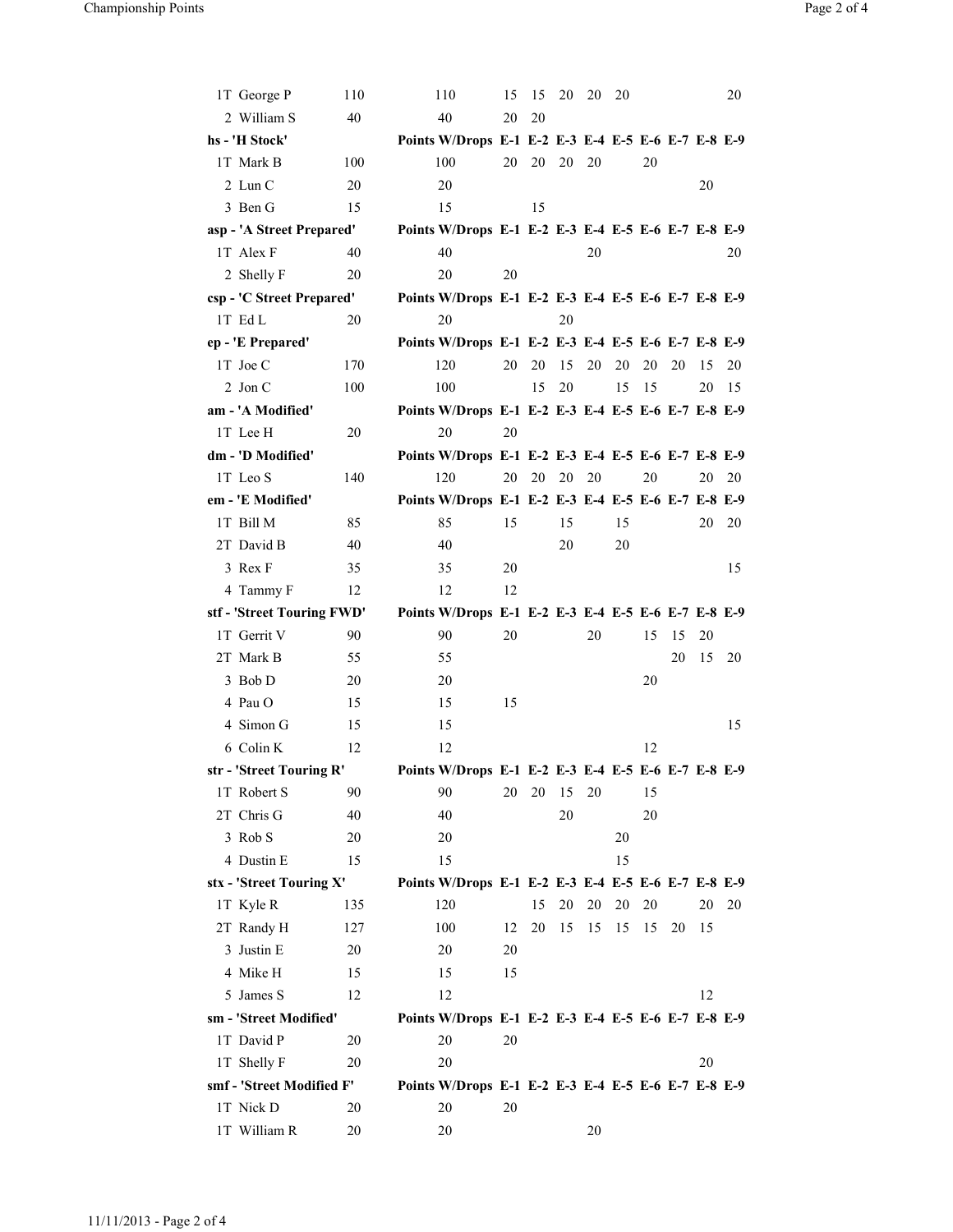| 3 George W                    | 15                | 15                                                 |                |              |    | 15 |    |              |    |         |    |
|-------------------------------|-------------------|----------------------------------------------------|----------------|--------------|----|----|----|--------------|----|---------|----|
| ssm - 'Super Street Modified' |                   | Points W/Drops E-1 E-2 E-3 E-4 E-5 E-6 E-7 E-8 E-9 |                |              |    |    |    |              |    |         |    |
| 1T Jay C                      | 20                | 20                                                 |                |              |    |    |    |              |    |         | 20 |
| 1T Nooreldin A                | 20                | 20                                                 |                |              |    | 20 |    |              |    |         |    |
| km - 'F125 Shifter Kart'      |                   | Points W/Drops E-1 E-2 E-3 E-4 E-5 E-6 E-7 E-8 E-9 |                |              |    |    |    |              |    |         |    |
| 1T Jay C                      | 85                | 85                                                 | 20             | 20           | 10 |    | 15 |              |    | 20      |    |
| 2T Mike D                     | 52                | 52                                                 | 12             |              | 20 |    | 20 |              |    |         |    |
| 3 EdH                         | 32                | 32                                                 | 20             |              | 12 |    |    |              |    |         |    |
| 4 Corey H                     | 30                | 30                                                 | 15             |              | 15 |    |    |              |    |         |    |
| ja - 'Junior Kart A'          |                   | Points W/Drops E-1 E-2 E-3 E-4 E-5 E-6 E-7 E-8 E-9 |                |              |    |    |    |              |    |         |    |
| 1T Halie C                    | 72                | 72                                                 | 12             |              | 20 |    | 20 |              |    | 20      |    |
| 2 Connor H                    | 70                | 70                                                 | 20             | 15           |    |    |    |              |    | 15      | 20 |
| 3 Hollie C                    | 50                | 50                                                 | 15             | 20           | 15 |    |    |              |    |         |    |
| jb - 'Junior Kart B'          |                   | Points W/Drops E-1 E-2 E-3 E-4 E-5 E-6 E-7 E-8 E-9 |                |              |    |    |    |              |    |         |    |
| 1T Emma B                     | 20                | 20                                                 |                | 20           |    |    |    |              |    |         |    |
| jc - 'Junior Kart C'          |                   | Points W/Drops E-1 E-2 E-3 E-4 E-5 E-6 E-7 E-8 E-9 |                |              |    |    |    |              |    |         |    |
| 1T Eric D                     | 60                | 60                                                 |                | 20           | 20 |    | 20 |              |    |         |    |
| $x - 'XPro (Pax)'$            |                   | Points W/Drops E-1 E-2 E-3 E-4 E-5 E-6 E-7 E-8 E-9 |                |              |    |    |    |              |    |         |    |
| 1T Mike W                     | 145               | 115                                                | 15             | 20           | 15 | 20 | 15 | 20           | 20 | 20      |    |
| 2T Scott N                    | 137               | 110                                                | 20             | 12           | 20 |    | 20 | 15           | 15 | 15      | 20 |
| 3 Karl H                      | 46                | 46                                                 | 12             | 10           |    |    |    |              |    | 12      | 12 |
| 4 Robert S                    | 37                | 37                                                 |                |              |    |    |    |              | 12 | 10      | 15 |
| 5 Evan H                      | 27                | 27                                                 |                | 15           | 12 |    |    |              |    |         |    |
|                               |                   |                                                    |                |              |    |    |    |              |    |         |    |
| 6 Mike D                      | 8                 | 8                                                  |                | 8            |    |    |    |              |    |         |    |
| n - 'Novice (pax)'            |                   | Points W/Drops E-1 E-2 E-3 E-4 E-5 E-6 E-7 E-8 E-9 |                |              |    |    |    |              |    |         |    |
| 1T Daniel H                   | 120               | 110                                                | 15             | 10           |    | 20 | 20 | 20           | 20 | 15      |    |
| 2T Simon G                    | 72                | 72                                                 | 20             | 20           | 20 | 12 |    |              |    |         |    |
| 3T Alexandra K                | 67                | 67                                                 | 4              | 6            |    | 10 |    | 15           |    | 12      | 20 |
| 4T John S                     | 42                | 41                                                 | 1              | 2            |    |    | 12 | $\mathbf{1}$ | 12 | 6       | 8  |
| 5T Alex F                     | 27                | 27                                                 |                | 12           | 15 |    |    |              |    |         |    |
| 6T Charles D                  | 23                | 23                                                 |                |              |    |    |    | 8            | 15 |         |    |
| 7 Matt T                      | 20                | 20                                                 |                |              |    |    |    |              |    | 20      |    |
| 8 Andy T                      | 17                | 17                                                 | $\overline{c}$ |              |    | 15 |    |              |    |         |    |
| 9 Alex L                      | 16                | 16                                                 |                | $\mathbf{1}$ |    |    | 15 |              |    |         |    |
| 9 Chris P                     | 16                | 16                                                 |                |              |    |    |    | 4            |    |         | 12 |
| 9 Orkhan G                    | 16                | 16                                                 | 8              | $\,$ $\,$    |    |    |    |              |    |         |    |
| 12 Chris G                    | 15                | 15                                                 |                | 15           |    |    |    |              |    |         |    |
| 12 Chuck H                    | 15                | 15                                                 |                |              |    |    |    |              |    |         | 15 |
| 14 Helen J                    | 12                | 12                                                 |                |              | 12 |    |    |              |    |         |    |
| 14 Michael S                  | 12                | 12                                                 |                |              |    |    |    | 12           |    |         |    |
| 14 Richard F                  | 12                | 12                                                 | 12             |              |    |    |    |              |    |         |    |
| 17 Dan K                      | 10                | 10                                                 | 10             |              |    |    |    |              |    |         |    |
| 17 John D                     | 10                | 10                                                 |                |              | 10 |    |    |              |    |         |    |
| 17 Ken I                      | 10                | 10                                                 |                |              |    |    |    |              |    |         | 10 |
| 17 Matt T                     | 10                | 10                                                 |                |              |    |    |    |              |    | 10      |    |
| 17 Matthew G<br>22 Andrew S   | 10<br>$\,$ 8 $\,$ | 10<br>$\,$ 8 $\,$                                  |                |              |    |    |    | 10           |    | $\,8\,$ |    |